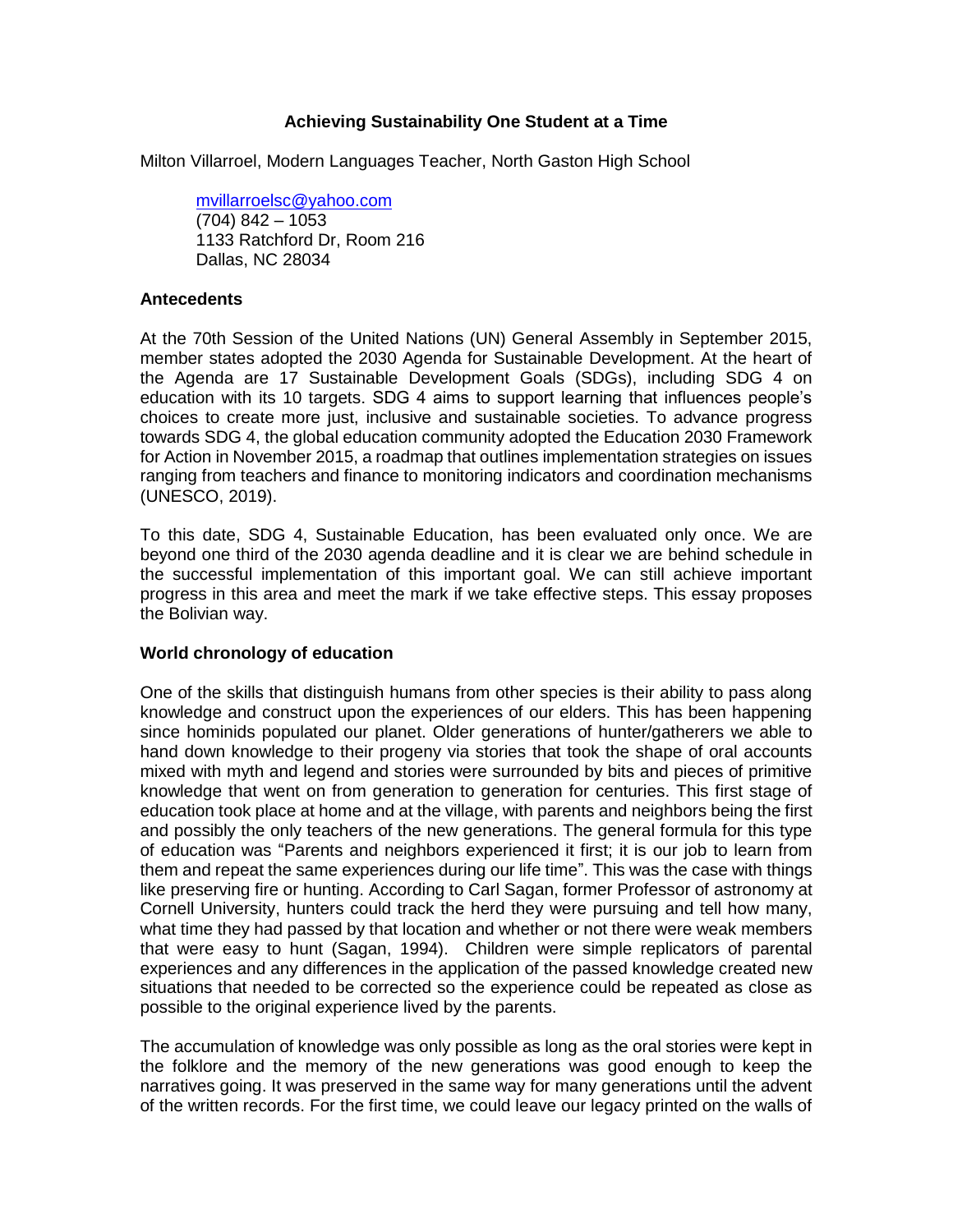a building or clay tablets cooked for the purpose of preserving the original stories without radical change. This was the beginning of what we call history. The written records gave us the possibility to accumulate knowledge and to add new knowledge to the existing information about almost any area of human endeavor. Alphabets grew more sophisticated and more efficient to the task. From ideograms we went to letters and frm clay we adopted paper as the new recording device and therefore to the first books. Books were originally scrolls of papyrus and later took the shape we are more familiar with. On those books, the authors poured their knowledge and information was shared with only a few who were lucky enough to have the means and the right social and gender class to have access to instruction (Harari, 2019).

Education took a new shape. However, the one way direction of the whole process was not changed. The experiences taught were not first-hand experiences, but experiences that grew from the pages of books about the same topic and became studied knowledge to the first educators. The Greek and Roman schools are examples of this because they were more widely known but almost everywhere in the world education evolved with little change. The teachings of Socrates, Plato, to name a couple, outstand for their specific characteristics. All these first educators were philosophers because they knew about many areas and their disciples learned a mixture of lessons often without any other source of information than the voice of their teachers. Socrates was considered the firt scientist for his capacity to classify not only the subjects of his study, but for his ability to classify knowledge and teach in an orderly manner. Plato, once a disciple of such great thinkers, was able to organize knowledge that covered the areas of human knowledge and created the first school of universal knowledge. He is attributed with the creation of the word 'university' for this way of conveying knowledge. Education, then, was in the hands of a few and only a few were educated, oftentimes living in their teacher's home. Students were trained in all areas of importance, such as the study of heavens, art, music, and the art of fight. In order to receive instruction, you had to be a boy, born to a well-to-do family or be lucky to be adopted by the instructor (Harari, 2019). As can be seen, education had very little to stand on, but the knowledge of only a few scholars and their few students.

During the Middle Ages, the situation did not improve. The school had moved into the palace of the ruling king and teachers were called into the palace in order to teach lessons only to the royal children with the exception of the girls. Education was still a privilege of the male members of the wealthy. Let us not forget that one of the best way to rule over people in those days was to keep them ignorant. Rather than an expression of power, this showed that rulers were weak despite their position of power and entire generations were sacrificed under the blanket of ignorance. It is not surprising that science evolved so little in comparison to could have been achieved if all people were included without distinction of race, gender or social class.

Slowly, humanity progressed towards a more inclusive way of educating students and teachers proliferated and started humble efforts to teach. Churches were turned into classrooms from Monday to Friday and teachers only had a chalkboard and chalk that they elaborated themselves to teach. The word classroom was slowly making its way to the minds of people. So children of different ages and different education levels were grouped in a classroom taught by a single teacher. Clearly education had changed very little since the Greek and Romans. The only important difference was that this time it was reaching more children and also girls. Very few went beyond secondary school. Girls were expected to only know to read and write and resume their household chores and boys could go past primary education, but were soon put to work on the farms (Harari, 2019).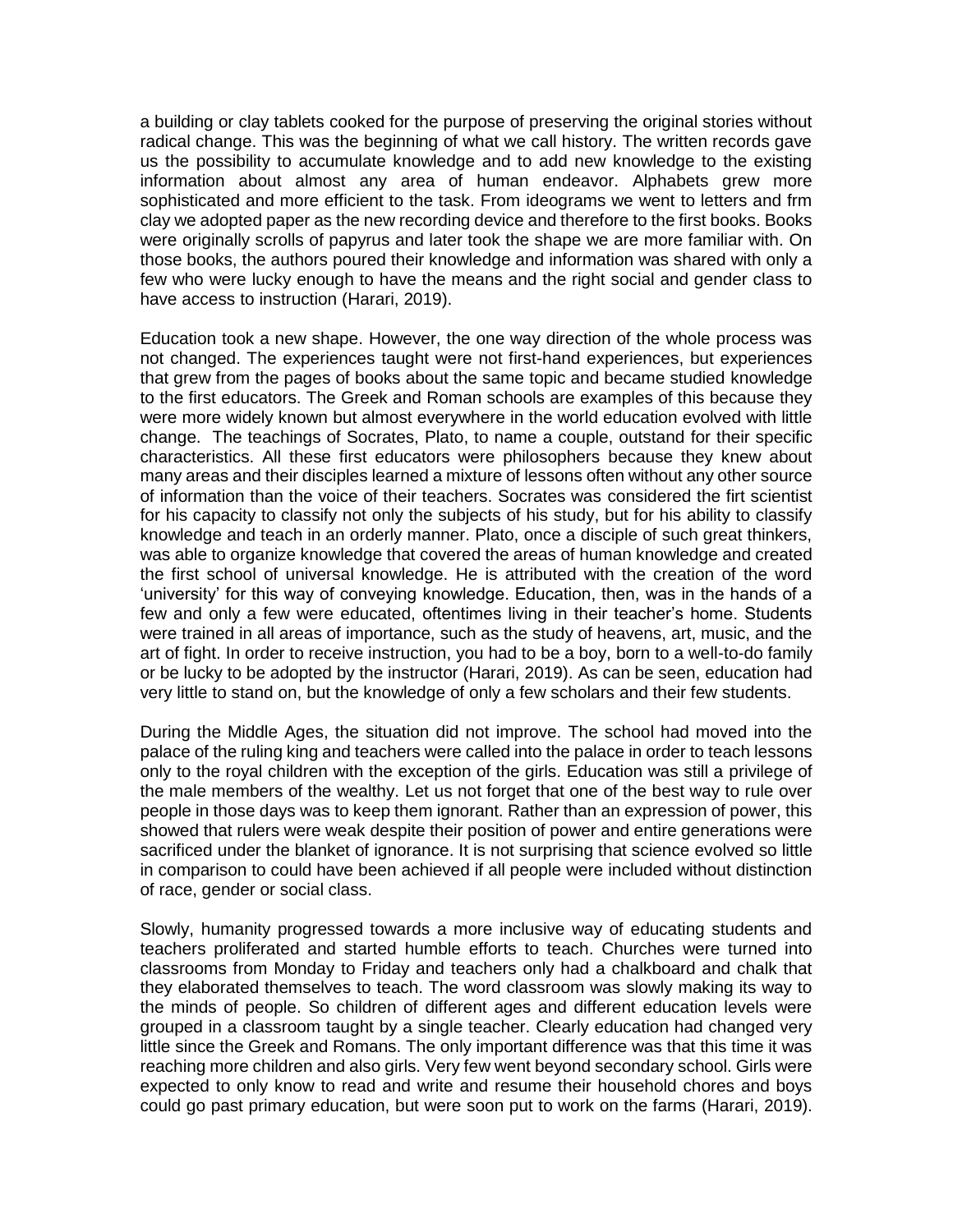Teachers had the opportunity to touch more lives, but it was society who would make it very hard for anyone to pursue a university degree.

To this day, some countries make it hard for girls to attend schools and to keep in school beyond the age of 12. During my Teaching Excellence and Achievement fellowship in 2014 at California State University at Chico, I met colleagues from South America, Africa, the Middle East, Asia, and Eastern Europe who reported that this basic human right has not reached all children in remote regions of each country, but also that the most vulnerable population to change was the female. If economic conditions are not favorable, the girls are removed from the schools and put to work for little money. In countries in the Middle East, girls are allowed in the classroom, but they are not allowed to sit in the front rows or to participate in the classroom discussions. They are only limited to listen and sometimes to write.

In all these contexts, I have found the one directionality of education. It is the same concept repeated again and again until boredom. Only the delivery form changes, but in essence, it is the same concept of trying to clutter students memory with names, numbers and facts only to have them regurgitate them later on an exam. The last scenario that I described has only changed slightly since that multi-level multi skill classroom. Schools have only evolved to the factory model after Henry Ford introduced the concept of assembly line. Teachers will host a group of students of the same age bracket and pour into their minds all the information that needs to be remembered later to take exams (Freire, 2015). My experience teaching in American school has added a little more variety to the model by adding more flexibility to the age factor but I still see the system is founded on grading only the knowledge our students can remember during a test. Very little space is left for homework or classwork. The test is still the most important character in this constant search for the best way to teach our children. Students will decide if something is worth doing if the grade allocated to it is worth the effort. They treat their grade as if it were money. In a system developed for creating the biggest profit, I do not blame them. They are just getting prepared to go out there and get the best profit out of life disregarding the well-being of others. It is a skill that is fostered since early childhood so my impression is that that is the only skill they master after graduation. The knowledge that granted them graduation is soon forgotten and all those valuable hours of instruction are lost in time. The reader only needs to try to remember the algebraic equations we were diligently taught in high school to know that we need to turn education into something more sustainable.

# **Geographical origins of change**

It was during my experience as representative of one of the leading publishers in the world, Pearson, that I was engaged in other areas of education besides English Language Teaching (ELT). I became acquainted with some of the finest authors in their respective fields. Among such rich conversations, I was led to find the works of the Brazilian author, Paulo Freire, who described education as a bank statement. It will record every transaction made and will give us an outstanding balance of how much we have (or do not have). This balance is translated to the word 'grade' in the school system (Freire, 2015). This was the confirmation I needed to know that my conclusions were on the right track. He had been able to describe with the bank analogy, everything that was going on in the classrooms of the world. I started traveling around South America collecting data that would either confirm or refute this thesis. I was appalled at the results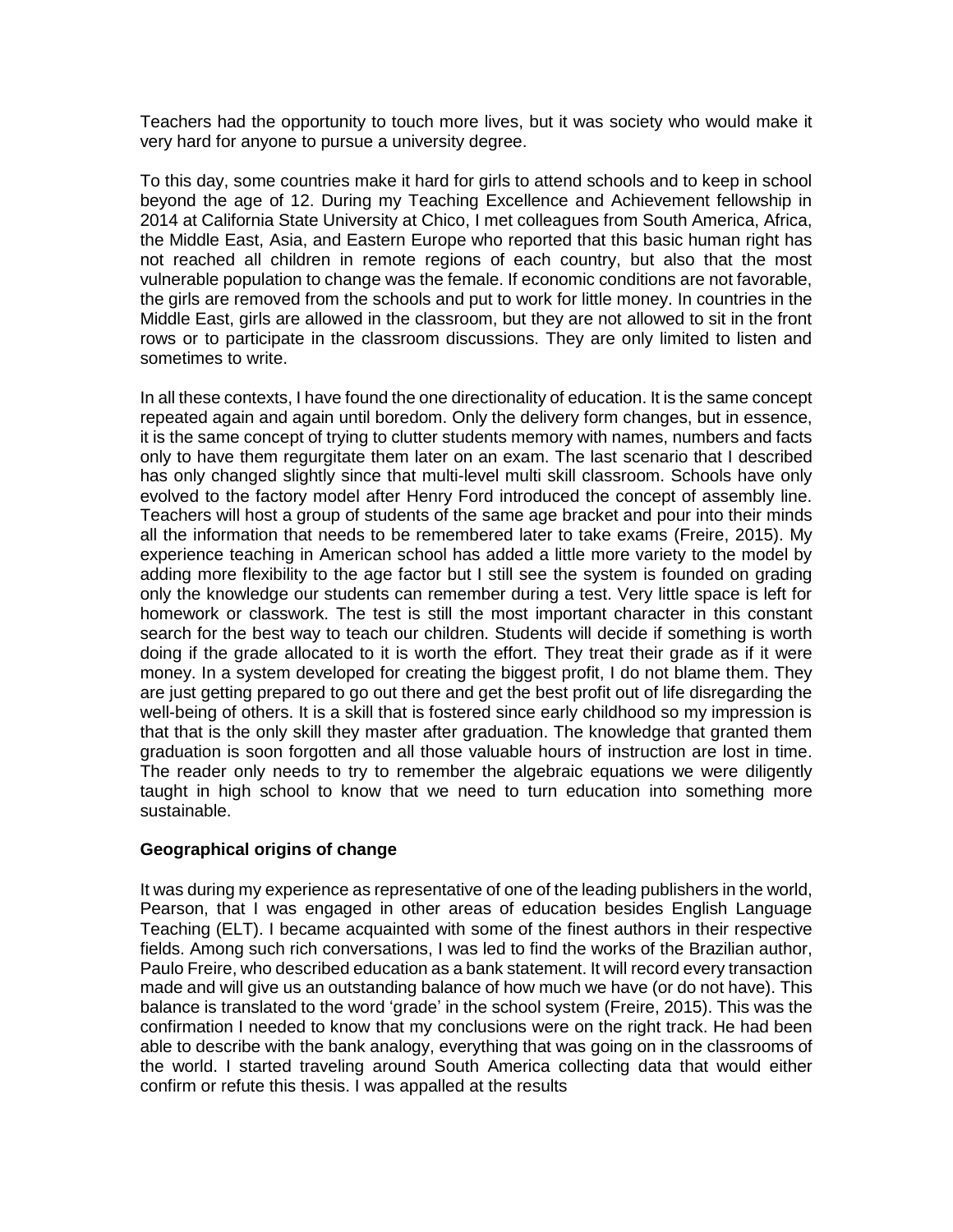The Andean Region of South America is composed of countries like Argentina, Chile, Bolivia, Peru, Ecuador, Colombia, and Venezuela. The region is traditionally served very little by teacher trainers including authors, publishers and/or consultants. The region is traditionally in a constant economic struggle. The economies in each country of the region have always been characterized by inflation and the line of poverty in the entire region is one of the lowest in the world. This has caused a deficit in education training across the region. The Andean Region's demographics and constant economical struggle make it difficult to reach smaller cities for local, national governments or international counterparts, who are constantly trying to improve education and teaching. Publishing companies, which offer training to teachers as support to use their textbooks, depend on sales figures to invest in bringing extra help to those markets. We have a strong call to make a difference in our schools.

Individual efforts will only reach a few teachers in each community. However, if we make it an international effort to teach SDG's through English language lessons, the impact of our efforts combined will reach at least 3 million teachers globally.

During my time as a Teaching Excellence and Achievement fellow in 2014, my research went on internationally. I collected information from Argentina, Chile, Peru, Colombia, Venezuela, Iraq, Pakistan, Kazakhstan, India, and Nigeria to name but a few and in each of those countries the situation was very similar. Girls were the weakest population and not all the children were taught in rural areas. I was convinced that it is important that the lessons acquired in our TEA training reach the most teachers to create real change in education in our region. If only a few teachers are exposed to SDG training, the efforts will fade and no real change will take place. If we reach hundreds of teachers in each country, we will start to see the fruits of that effort and students will benefit more. I have already seen changes occurring at a local level with teachers planning better and including the use of technology in their classrooms and managing their groups better. I want this change to happen in many more schools in the region.

The major problems I have identified as a result of my conversations with other TEA fellows are student indiscipline, lack of interest in the lessons and very little inclusion of the female population in education and opportunities.

Indiscipline: We believe students have lost sense of being educated due to the fact that students consider lessons dull and lacking depth and relevancy to their daily lives. They are reacting negatively to anything that does not stimulate their senses as TV, internet, and computers do. They criticize the teachers for not moving ahead and implement more interesting techniques and question their labor.

Lack of interest: The major reason for this is that thanks to computer technology and internet, students have access to information and if they are not guided, they might believe they do not need to even go to school. We have to be proactive and let them know that school is not only about information they need to have access to, but also about acquiring skills that will be helpful for their lives in the future.

Disadvantages for female students: Traditionally, the Andean region has been a male oriented area of the world and girls have always been discriminated against. Those who were lucky to go to school have been left behind by teachers who consider very little education is needed if the woman will only be a homemaker. This has to change to provide for more equality in each classroom.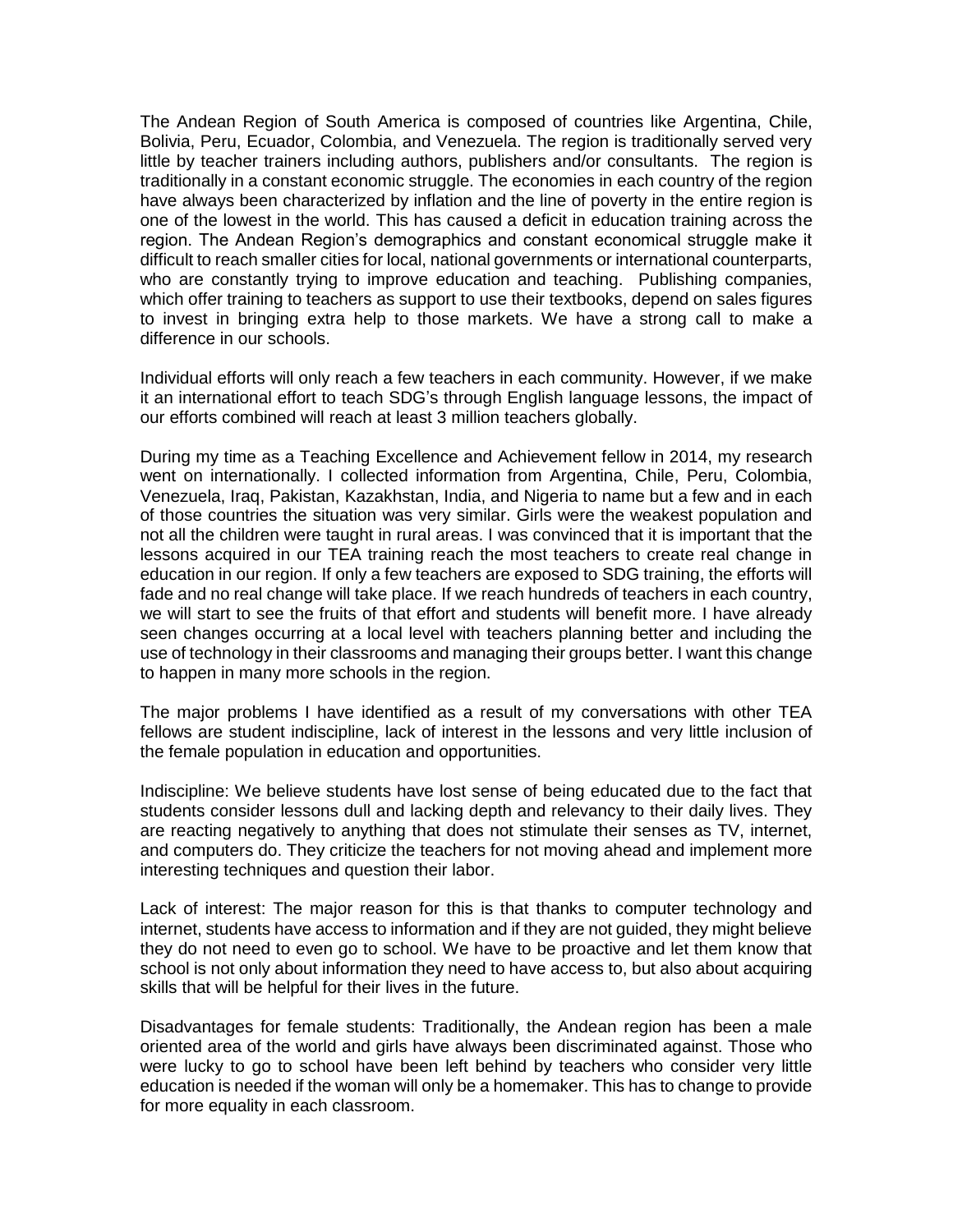I believe I can address the above issues with the implementation of the SDG 4 objectives:

The first area, indiscipline, I want to address is the area of planning lessons with more accuracy to address common problems in all the countries that participated in the program. I believe better planning can take care of most of the mentioned problems. Unfortunately, Latin America is not famous for planning and this may result in inefficient use of teaching time and techniques. By helping the teachers choose their objectives more accurately and giving them ideas to implement their plans, we can create more synergy in the class that will help students learn better and improve their grades.

Regarding the second issue, lack of interest, I plan to address is empowering the teachers with ideas on the implementation of instructional technology that is modern and can help motivate students and help the teachers gain some of the control they have lost as a result of the fast evolution of education technologies in the world.

The last area, gender differences, I want to address is the improvement of classroom management and the inclusion of women in the education opportunities in the region. We can see a high degree of indiscipline and lack of attention in our classrooms. The female population is traditionally given fewer opportunities for participation and biased education as a result of traditional ways of bringing up children in the region. By giving the teachers the techniques they need to guarantee a more equitable education for all the students, without exceptions or biases, we can foresee better opportunities for male and female students to compete in this globalized world.

I believe the impact I can have in the way we are addressing education in Latin America can and should change to be more efficient and inclusive for everyone involved, from decision makers to teachers and students. I consider this is the right time to address this issues because our countries are undergoing reforms in the educative sector and they are open to ideas and efforts to improve in each area of their reforms.

# **Plurinational State of Bolivia's Educative Reform**

At present, Bolivia is gliding through the third constitutional period of government of President Evo Morales Ayma. The endogenous tendency of the present government and the lack of an effective government plan has undermined the public perception of the country's economy. Right now all efforts made in education have to be aligned to the indigenous cosmovision, which is "anti-imperialist, anti-globalization, liberating, and decolonizing (PROFOCOM, 2013)" (Art. 1, entry 2, Law 070). The opposing parties are strengthened by the constant demonstrations and strikes demanding an attachments to the mandates of a plebiscite, which states that President Morales should leave power and not participate in a fourth reelection period. This would be unconstitutional, but the Electoral Court voted it was a human right to participate and it allowed President Morales to run for a fourth period which has already made him the longest democratically elected president of Bolivia.

The new Educative Reform, called Ley 070 Avelino Siñani—Elizardo Perez, has been the only national law which has been effectively running for the 12 years that President Morales has been in power. We could say that it is the only political measure that was scientifically built for education in the 21 century. It was presented by former Minister Felipe Patzi, who was demoted shortly after the law was promulgated, but it has been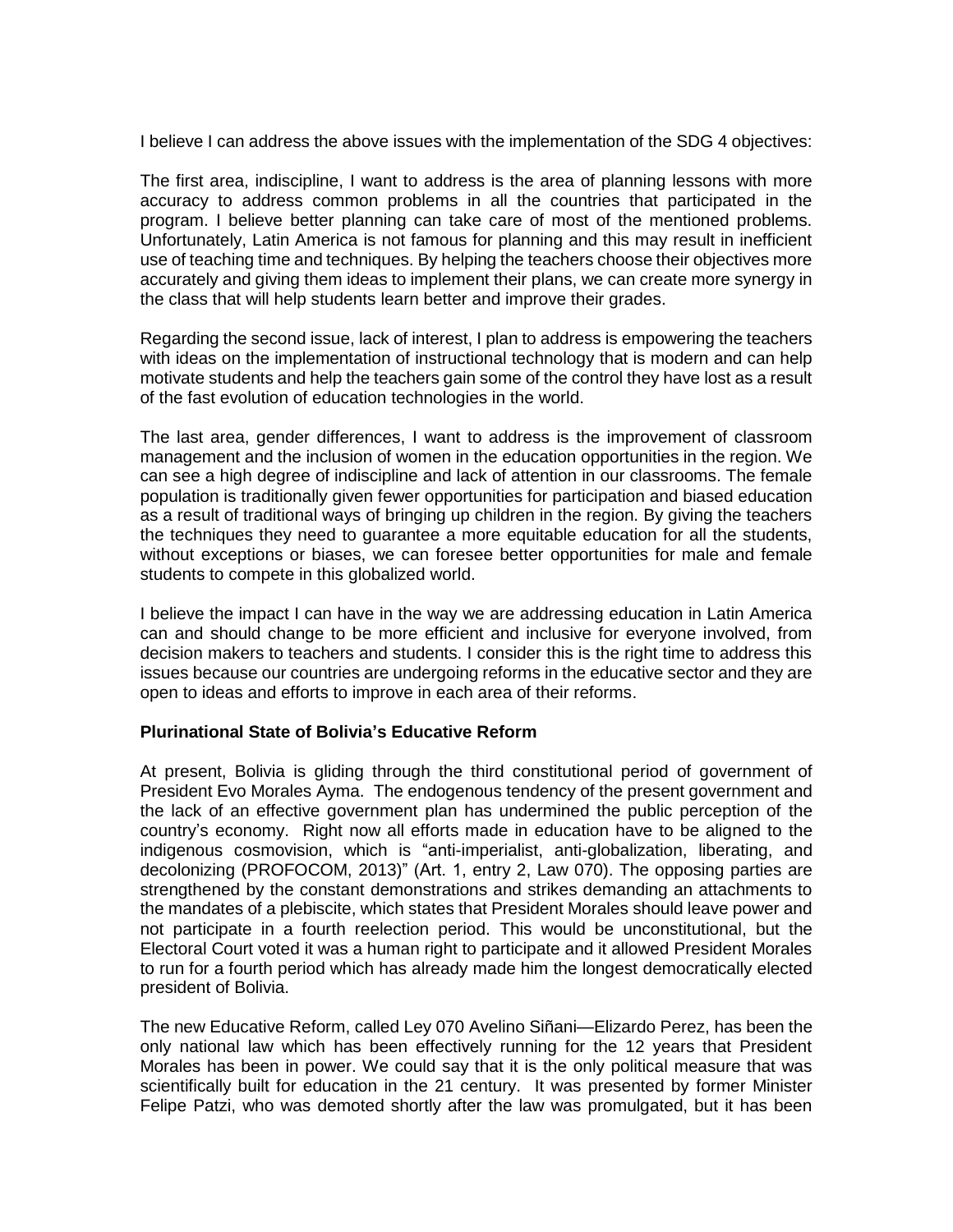running ever since by the only minister who has not been changed during the last 12 years. The Ley 70 guarantees bilingual education (Spanish and a native language spoken locally) in all public schools and even trilingual education in the main three cities of Bolivia, La Paz, Cochabamba and Santa Cruz. The three languages would be Spanish, official language of Bolivia, Aymara, Quechua or Guarani (the most important native languages in most of the national territory), and English or French (foreign language). Bolivia is slowly progressing in the implementation of the Reform which will eventually institutionalize the Plurinational Educative System (SEP acronym in Spanish) (PROFOCOM, 2013). To date, we can observe the same kind of difficulties that other countries have with teacher training and implementation of such effective model of education. Training centers implemented by the government have not been able to provide the market with well-prepared teachers who are versed in the new methodology.

Schools in Bolivia are teaching foreign languages again since primary school, but the reform strictly enforces the teaching of all content in the native language in each district. There are individual efforts to develop content and materials for primary and secondary levels of education. The reform is so particular to Bolivia that foreign publishers have given up thought of producing materials for such exquisite demands.

### **Legal framework**

The legal framework for this Law is within Ley 070, Avelino Siñani—Elizardo Perez, promulgated in 2006 for Bolivian education. 9 years before the 2030 Agenda for Sustainable Development and its 17 Sustainable Development Goals (SDG's) was adopted at the 70th General Assembly of the United Nations. Pursuanto to Title I, Chapter 1, Article 1, entry 8 of the Law Avelino Siñani—Elizardo Perez, Bolivian education is "intracultural, intercultural and plurilingual because it articulates a Plurinational Educative System (SEP) from the empowering of knowledge and language that are innate to the indigenous nations; because it promotes the interrelationship and convivence in equality of opportunities through mutual validation and respect among the cultures of the Plurinational State and the world" (Bolivia, 2006).

Title III, Chapter 1, Article 12, entry 10 about the Principles of curriculum organization, specifies that in urban centers "are trilingual, so it allows a native language, Spanish and a foreign language in all the Plurinational Educative System, including technical institutes under the subsystem higher education at technical level" (Bolivia, 2006) Every high school student is expected to graduate with a technical degree and many students should achieve translator level in each language.

Article 13, entry 6, in the same Chapter estates that it is an objective of the curriculum organization to "develop an intracultural, intercultural and plurilingual approach of education in all the Plurinational Educative System" (Bolivia, 2006).

Furthermore, Section I, Article 14 (Strategies in the use of languages) "Because of the linguistic diversity that exists in the Plurinational State, the following mandatory strategies are adopted for the use of languages within the Plurinational Educative System (Bolivia, 2006)"

Entry a) Spanish is the official language in all the territory of the Plurinational State. It will be used in urban centers and anywhere Spanish is the language of communication Entry b) Foreign language:

The teaching of a foreign language is gradual and mandatory from primary school, with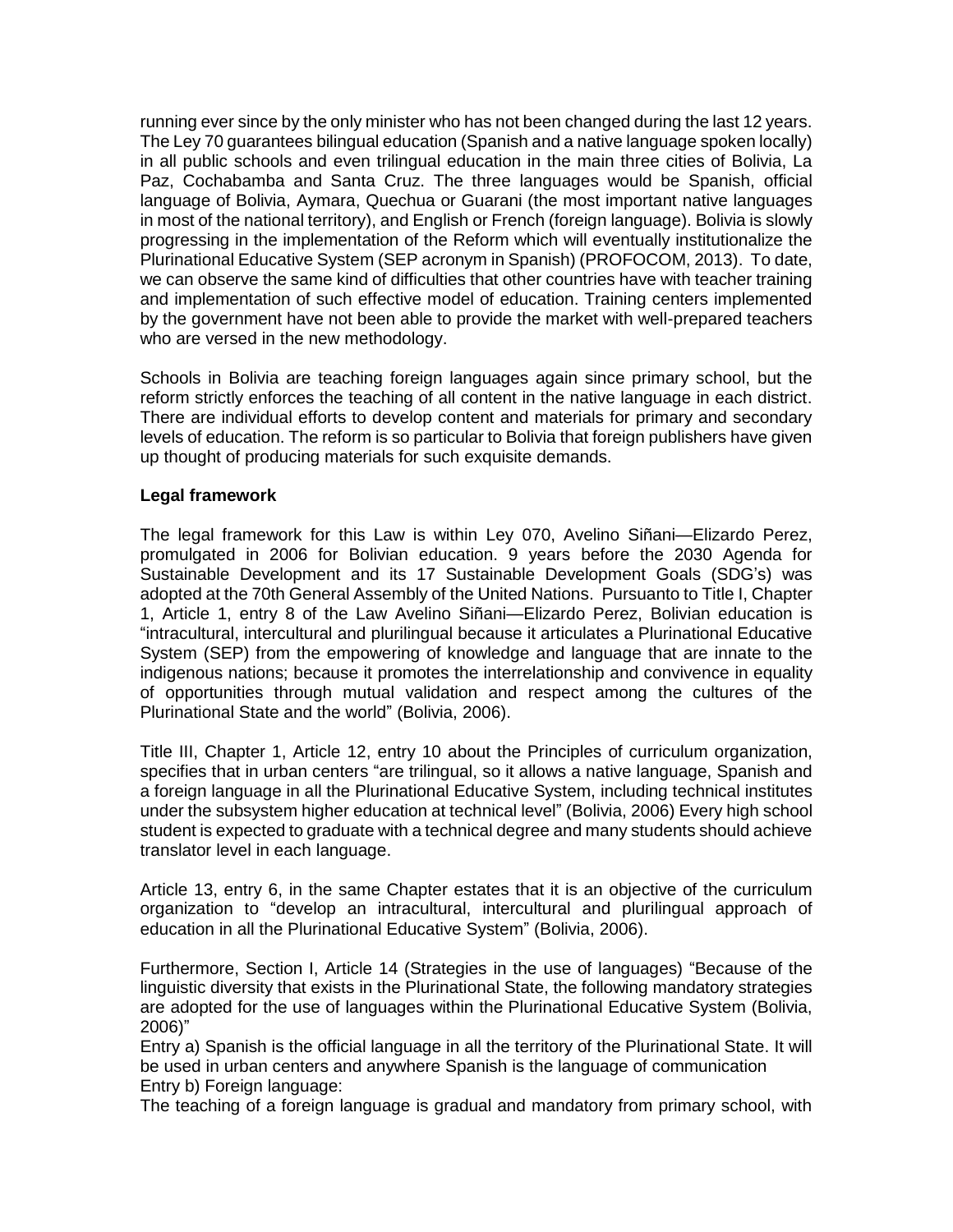the corresponding methodology and specialized staff during all the 12 levels of the Plurinational Educative System (SEP), which includes the regular school, alternative and special school and higher or professional school subsystems.

### Entry c) Native language

There are 33 nations within the Plurinational State. Therefore, there is an equal number of native languages. Each nation is required to teach content to their students in the language of communication of each ethnic group. The most important ones are Aymara in the western part; Quechua in the central part and Guarani in the Eastern part of the Plurinational State. Each geographical area is divided into native nations, each with their own language of communication. Schools must adopt and adapt the content of instruction to their corresponding language and cosmovision.

In order to validate all school syllabi the institution entrusted to implement teacher training, and teaching at every school, SEDUCA was created to review all documents and syllabus based on the Educative Reform guidelines. They will focus on the content and evaluation of competencies mandated by the Law Avelino Siñani—Elizardo Perez.

### **Law 070, Avelino Siñani—Elizardo Perez**

To try to summarize this law in only a few words is probably the biggest challenge I have had to face. I will paraphrase to the best of my ability the content of the training manuals from PROFOCOM, 2013, which is the government official institution in charge of the validation of documents, training and supervision of each school syllabus in the Plurinational Educative System.

First of all, we must understand that education does not begin at school. One of the most interesting precepts of this law is that parents are responsible for the education of their children since they are born until the kid's third year of age. This is a very important field and has not been supervised in its true dimension, but it makes parents more responsible with their decision on family planning and responsibilities. Once it is fully implemented, it will be illegal to neglect the education of your children at home. This stage of education does not take place in a formal environment such as a school. It takes place at home with both parents and rest of family participating in the first exposure of children to language, music, food, and routines that are particular to every household.

After that, we set in motion what would be referred to as formal education. Children will attend a school, where specialized teachers will be responsible for the education of every child following the examples set by Mr Avelino Siñani and Mr Elizardo Perez, two teachers that did an outstanding job in Warisata, a little village in the mountains, under very extreme circumstances. Despite the enormous challenges that depression brought to those impoverished villages, Siñani and Perez were able to construct a school program that contained all the elements that SDG 4 is looking for in a good education program.

It is inclusive. It involves all the participating parties in the community. The main participants of the educative process are the teachers, but it also includes, principals, local authorities and families. It addresses the needs of every community. That is why we do not have a textbook or one size fits all approach. Each community decides what their main problems are and year to year they address those problems through the socio-community project. This project is the guiding light of the whole syllabus for that year. The Project is elaborated by all participant members of the community. Let us say for the sake of example that the most pressing problem for a given community is garbage. The Project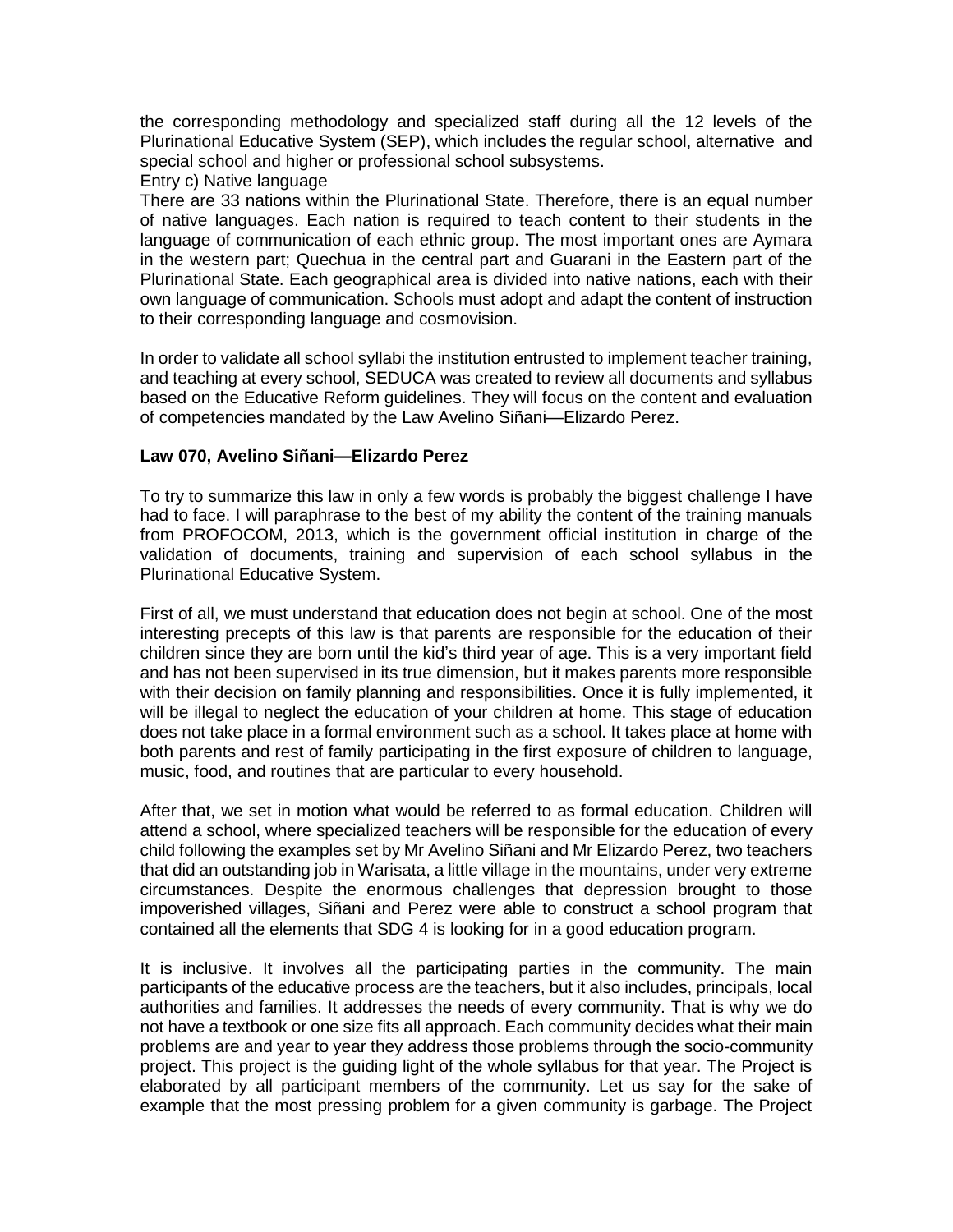will have to address the problem from all perspectives. The local authorities will express their concern about the accumulation of garbage on the streets and how it is affecting the local budgets. Parents will participate in the composition of the final version of the Project, which will be launched at the beginning of the year even before classes start. The recipients of all those projects are the principals and teachers of the community school. Together, they will decide on the best ways of implementation of the Project from the scope of each of their subjects.

There are four subgroups in which the subjects are subdivided, mathematics and science, life and territory, social sciences, and spiritual subjects. Teachers will work together in each subcommittee and will come up with the first drafts of a year plan that will be the main guidelines of implementation of the project. Each teacher then will draft his or her yearly plan, bimester plan and day to day plan. Only the yearly and bimester plans are submitted to SEDUCA for revision and approval. The implementation of the Project will take place during the four bimesters for the school year. On bimester one the Project will be launched. All participating members of the community will attend and will be conscious of the issue and will help the community to succeed in the full implementation of the project at school and at home.

All of the above implies that knowledge may not come from only one source. Everyone in the community is aware of the problems and will collaborate with knowledge passed on from generation to generation at home, local laws from authorities, and formal education at school.

Students will be exposed to lessons planned in advance by teachers and all the lessons will have to gravitate around the problems that the Project is trying to solve. For example, mathematics will deal with weights and measures of garbage, statistics, etc. whereas science will talk about the impact of garbage on the local flora and fauna or the environment. Social studies will touch topics around society and their abilities to dispose garbage in the most effective way. And Spiritual sciences will deal with the topic from a living well perspective.

The lessons taught will correspond to knowledge and will have only 30 per cent of the total grade. While the rest of the world gives knowledge more than 80 per cent of weight, Bolivian education will assign only 30 per cent to knowledge. The second part of the grade will come from what students can do with that knowledge. They are to create forms in which they will dispose of garbage through recycling, reusing, or any other creative way they design in each classroom. The best initiatives will be rewarded with 30 per cent of the final grade. The other areas of concern are the decisions students make in regards to garbage and they are observed at school and at home so parents participate in the final grade by reporting to the teacher if the child is aware of the way the family disposes of garbage and whether or not the lessons are actually contributing to a reduction or responsible handling of garbage at home or the street. This will amount to 20 per cent of the final grade. Finally, teachers will evaluate the person as such. They will have individual meetings with each child and will ask them to self-evaluate and together they will come to 20 per cent of the final grade, which will complete the 100 points the student needs to complete the final grade. This grade will determine if the student accomplished all the objectives or he or she is in development or needs improvement.